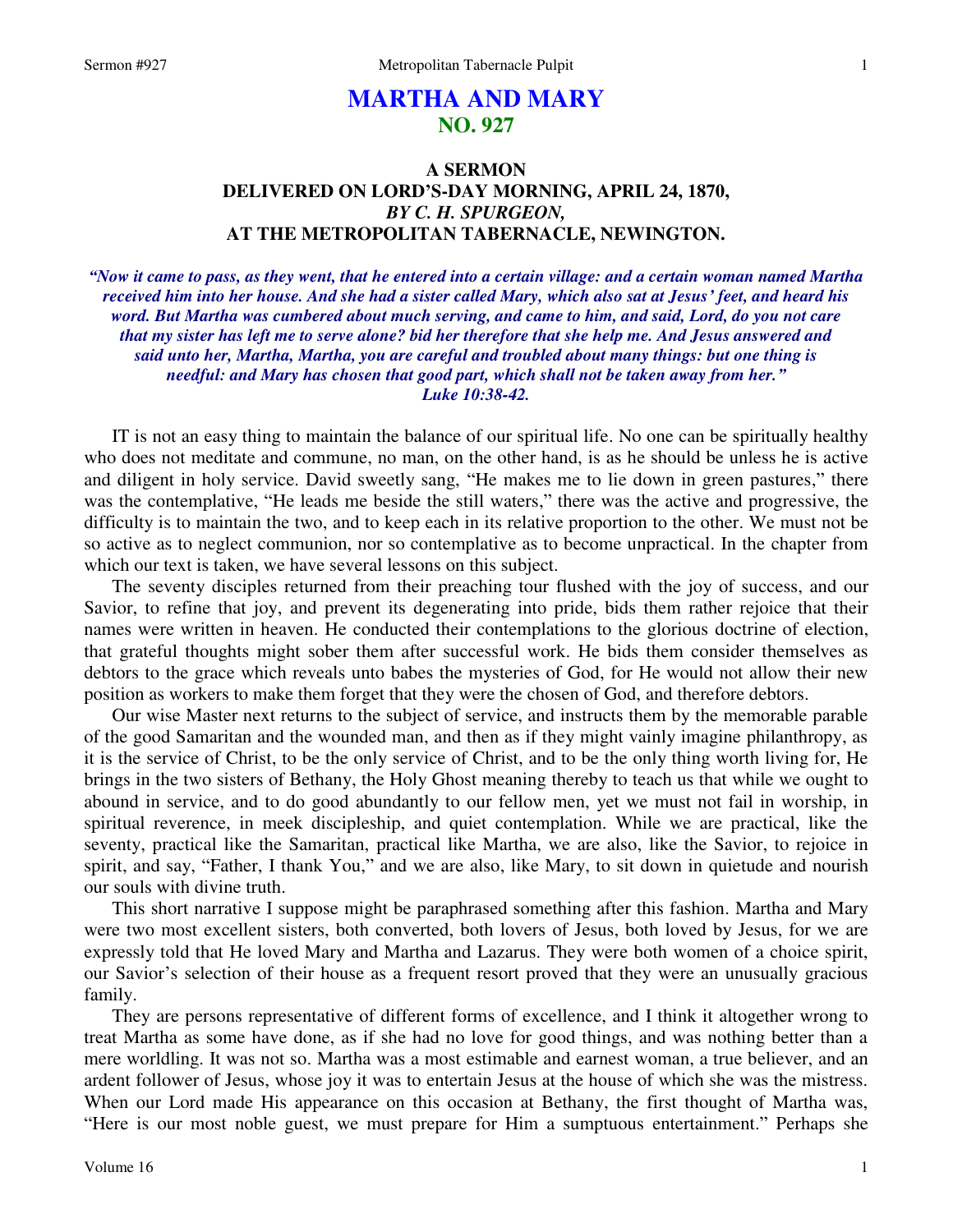marked our Savior's weariness, or saw some traces of that exhaustion which made Him look so much older than He was, and she therefore set to work with the utmost diligence to prepare a feast for Him. She was careful about many things, and as she went on with her preparations, fresh matters occurred to ruffle her mind, and she became worried, and being somewhat vexed that her sister took matters so coolly, she begged the Master to upbraid her.

Now Mary had looked upon the occasion from another point of view. As soon as she saw Jesus come into the house she thought, "What a privilege have I now to listen eagerly to such a teacher, and to treasure up His precious words! He is the Son of God, I will worship, I will adore, and every word He utters shall be stored in my memory." She forgot the needs both of the Master and His followers, for her faith saw the inner glory which dwelt within Him, and she was so overpowered with reverence, and so wrapt in devout wonder, that she became oblivious of all outward things.

She had no faults to find with Martha for being so busy, she did not even think of Martha, she was altogether taken up with her Lord and with those gracious words which He was speaking. She had no will either to censure or to praise or to think even of herself, everything was gone from her but her Lord and the word which He was uttering. See you then, that Martha was serving Christ, and so was Mary; Martha meant to honor Christ, so did Mary; they both agreed in their design, they differed in their way of carrying it out, and while Martha's service is not censured (only her being cumbered comes under the censure), yet Mary is expressly commended, as having chosen the good part, and therefore we do Martha no injustice if we show wherein she came short, and wherein Mary excelled.

Our first observation will be this, *the Martha spirit is very prevalent in the church of God just now,*  in the second place, *the Martha spirit very much injures true service,* and in the third place, *the Mary spirit is the source of the noblest form of consecration.*

**I.** THE MARTHA SPIRIT IS VERY PREVALENT IN THE CHURCH at this period—prevalent in some quarters to a mischievous degree, and among us all to a perilous extent.

What do we intend by saying that the Martha spirit is prevalent just now? We mean first, that *there is a considerable tendency among Christian people, in serving Christ, to aim at making a fair show in the flesh.* Martha wanted to give our Lord a right worthy entertainment which should be a credit to her house and to her family, and herein she is commendable far above those slovens who think anything good enough for Christ. So also, among professing Christians, there is at this present a desire to give to the cause of Christ buildings notable for their architecture and beauty. We must have no more barns, our meeting houses must exhibit our improving taste, if possible, our chapels must be correctly Gothic or sternly classical in all their details, both without and within.

As to the service, we must cultivate the musical and the tasteful. We are exhorted not to be barely decent, but to aim at the sublime and beautiful. Our public worship, it is thought, should be impressive if not imposing, care should be taken that the music should be chaste, the singing conformed to the best rules of the art, and the preaching eloquent and attractive. So everything in connection with Christian labor should be made to appear generous and noble, by all means the subscription lists must be kept up, each denomination must excel the other in the amount of its annual funds, for surely everything done for Christ ought to be done in the best possible style. Now in all this there is much that is good, so much that is really intended to honor the Lord, so we see no room to censure, but yet show we unto you a more excellent way. These things you may do, but there are higher things which you must do, or suffer loss.

Brethren, there is something better to be studied than the outward, for though this may be aimed at with a single eye to God's glory, and we judge no man, yet we fear the tendency is to imagine that mere externals are precious in the Master's sight. I believe He counts it a very small matter whether your house be a cathedral or a barn, to the Savior it is small concern whether you have organs or whether you have not, whether you sing after the choicest rules of psalmody or no, He looks at your hearts, and if these ascend to Him He accepts the praise. As for those thousands of pounds annually contributed, He estimates them not by the weights of the merchant but after the balances of the sanctuary. Your love expressed in your gifts He values, but what are the mere silver and gold to Him? Funds, and encouraging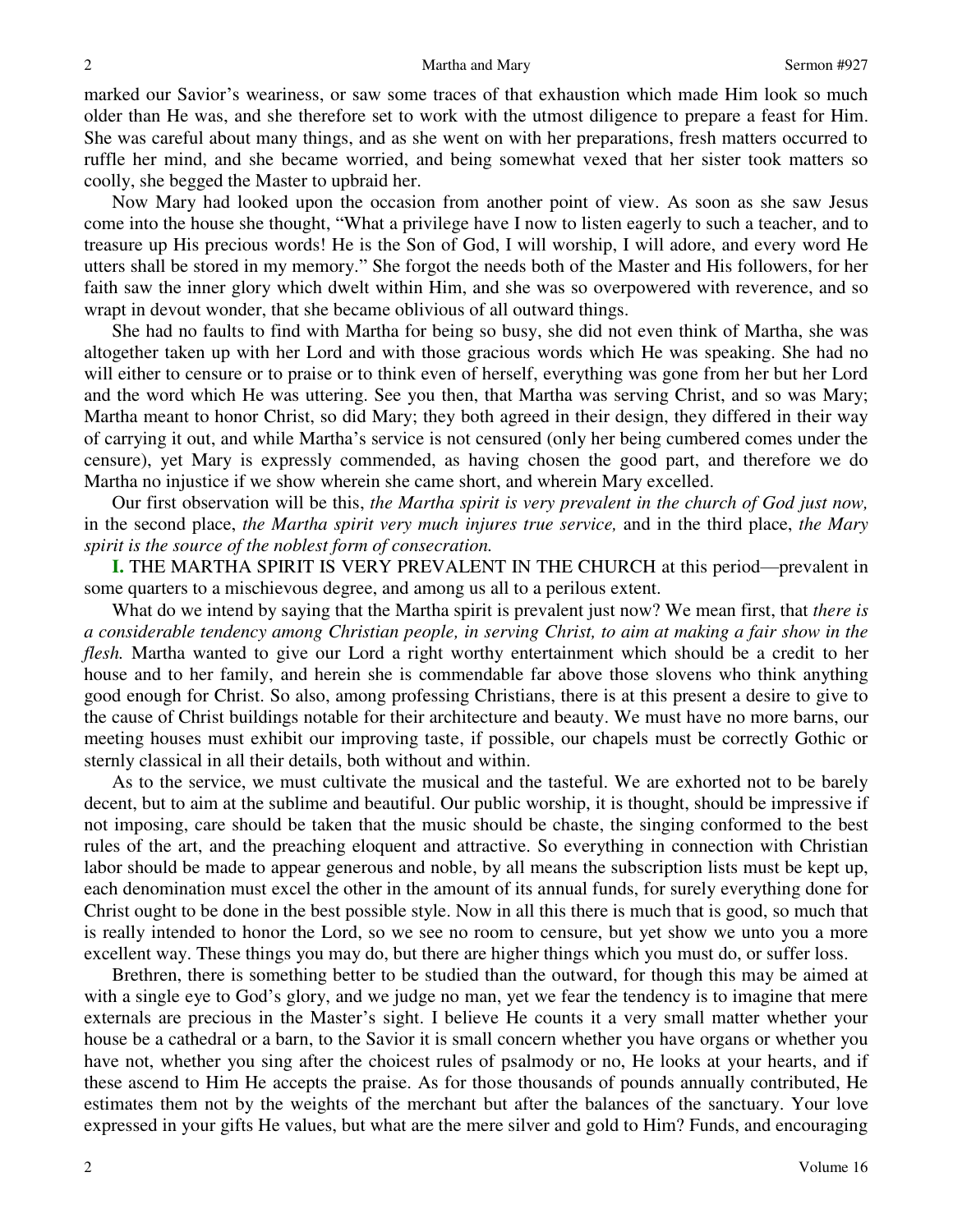accounts, and well-arranged machineries are well if they exist as the outgrowth of fervent love, but if they are the end-all, and the be-all, you miss the mark. Jesus would be better pleased with a grain of love than a heap of ostentatious service.

The Martha spirit shows itself *in the censuring of those persons who are careful about Christ's word*, who stand up for the doctrines of the Gospel, who desire to maintain the ordinances as they were delivered unto them, and who are scrupulous and thoughtful, and careful concerning the truth as it is in Jesus. In newspapers, on platforms, and in common talk, you frequently hear earnest disciples of Jesus and consistent believers in His doctrines snubbed and denounced as unpractical. Theological questions are scouted as mere impertinences. Go in for ragged schools, certainly; reclaim the Arabs of the street, by all manner of means; pass a compulsory education bill, certainly; soup kitchens, free dinners, all excellent; we can all join in these, but never mention creeds and doctrines.

Why, man, you cannot be aware of the enlightenment of our times! What importance can now be attached to mere biblical dogmas and ordinances? Why contend as to whether baptism shall be performed upon a babe or upon a believer, whether it shall be by sprinkling or by immersion? What matters the law of Christ in such a case? These things would do for the schoolmen of the dark ages to fight about, but what can be the importance of such trifles in this highly enlightened nineteenth century?

Yes, that is the exaggeration of Martha. Mary, treasuring up every word of Christ, Mary counting each syllable a pearl, is reckoned to be unpractical, if not altogether idle. That spirit, I fear, is growing in these times, and needs to be checked, for after all, there is truth and there is error, and charitable talk cannot alter the fact. To know and to love the Gospel is no small thing. Obedience to Jesus, and anxiety to learn His will so as to please Him in all things, are not secondary matters. Contemplation, worship, and growth in grace are not unimportant.

I trust we shall not give way to the spirit which despises our Lord's teaching, for if we do, in prizing the fruit and despising the root we shall lose the fruit and the root too. In forgetting the great well-spring of holy activity, namely, personal piety, we shall miss the streams also. From the sincerity of faith and the fervor of love practical Christianity must arise, and if the food that faith and love feed upon is withdrawn, if sitting at the feet of Jesus be regarded as of secondary consequence, then both strength and will to serve the Lord will decline.

I dread much the spirit which would tamper with truth for the sake of united action, or for any object under heaven—the latitudinarian spirit, which sneers at creeds and dogmas. Truth is no trifle. Not so thought our fathers, when at the stake they gave themselves to death, or on the brown heather of Scotland fell beneath the swords of Claverhouse's dragoons for truths which nowadays men count unimportant, but which, being truths, were to them so vital that they would sooner die than suffer them to be dishonored. O for the same uncompromising love of truth! Would to God we could be both active and studious, and both learn with Mary and work with Martha!

The Martha spirit crops up *in our reckoning so many things necessary.* Martha believed that to make Christ an entertainment, there must be many things prepared, and as to leaving one of those things out it could not be. Our Lord would have been satisfied enough with the simplest fare, a piece of fish or of a honeycomb would well have contented Him, but no, according to Martha's judgment there must be this, and there must be that.

So is it with many good people now. They have their ideas of excellence, and if these cannot be realized, they despair of doing anything acceptable for Christ. I believe an educated ministry to be desirable, but none the less do I deplore the spirit which considers it to be essential. In the presence of the fishermen of Galilee we dare not subscribe to the necessity which with some is beyond doubt. You must not, according to the talk of some, allow these earnest young people to set about preaching, and your converted colliers and fiddlers should be stopped at once. The Holy Ghost has in all ages worked by men of His own choosing, but some churches would not let Him if they could help it. Their pulpits are closed against the most holy and useful preachers, if they have not those many things with which the church nowadays cumbers her ministers and herself.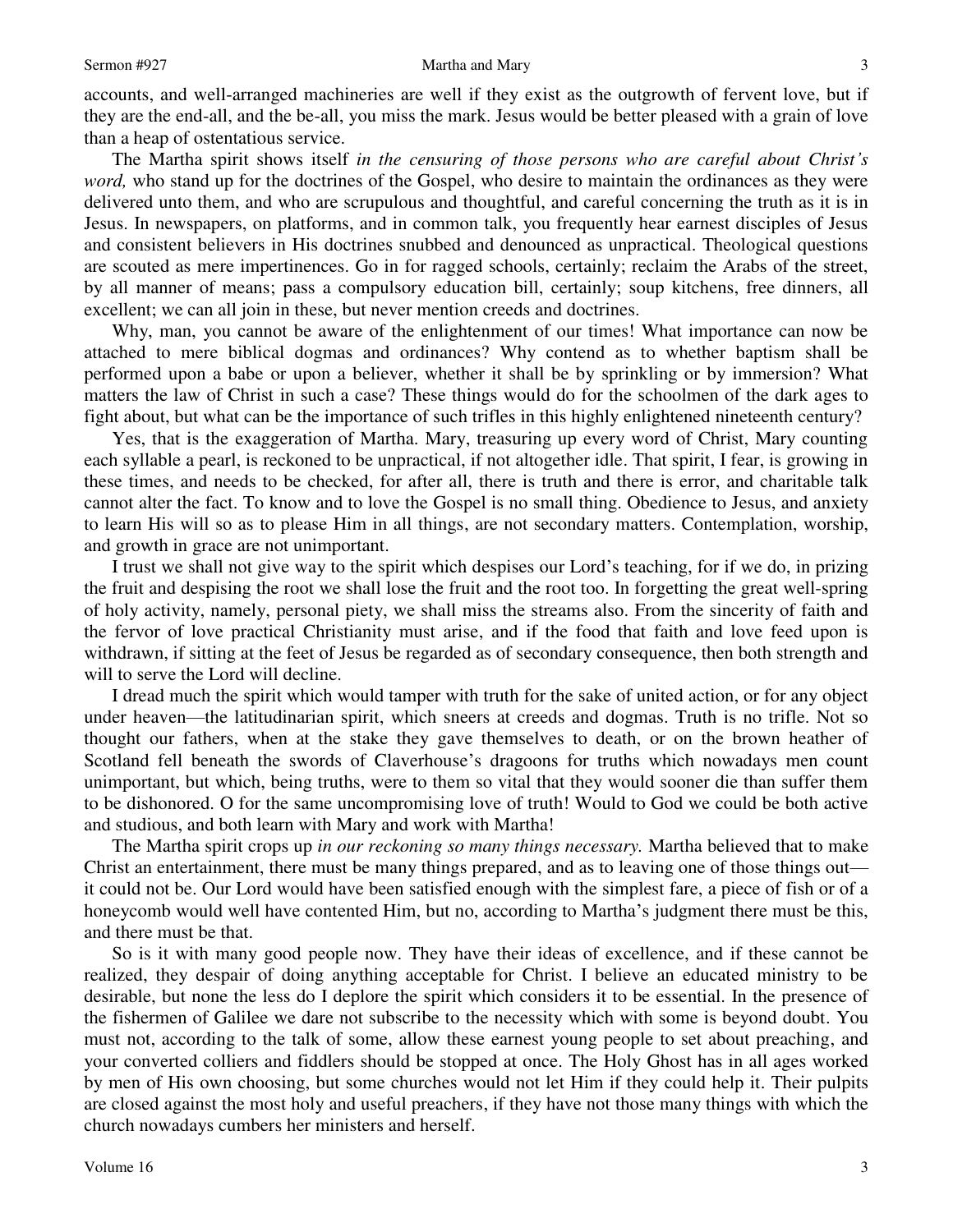#### Martha and Mary Sermon #927

Then, my brethren, to carry on a good work, it is thought needful to have a society and large funds. I also approve of the society and the funds, I only regret that they should be so viewed as prime necessities that few will stir without them. The idea of sending out a missionary with a few pounds in his hands as in the days of Carey, is set down in many quarters as absurd. How can you save souls without a committee? How can London be evangelized till you have raised at least a million of money? Can you hope to see men converted without an annual meeting in Exeter Hall? You must have a secretary—there is no moving an inch till he is elected, and know you not that without a committee you can do nothing? All these and a thousand things which time fails me to mention, are now deemed to be needful for the service of Jesus, until a true-hearted soul who could do much for his Lord, scarcely dares to move till he has put on Saul's *armor of human patronage.*

O for apostolic simplicity, going everywhere preaching the Word, and consecrating the labor of every believer to soul-winning. To bring us back to first principles, "one thing is needful," and if by sitting at Jesus' feet we can find that one thing, it will stand us in better stead than all the thousand things which custom now demands. To catch the Spirit of Christ, to be filled with Himself, this will equip us for godly labor as nothing else ever can. May all Christians yet come to put this one thing first and foremost, and count the power of deep piety to be the one essential qualification for holy work.

The censurable quality in the Martha spirit appears in *the satisfaction which many feel with mere activity.* To have done so much preaching, or so much Sunday school teaching, to have distributed so many tracts, to have made so many calls by our missionaries, all this seems to be looked at as end rather than means*.* If there be so much effort put forth, so much work is done, is it not enough? Our reply is, it is not enough, it is nothing without the divine blessing. Brethren, where mere work is prized, and the inner life forgotten, prayer comes to be at a discount. The committee is attended, but the devotional meeting forsaken. The gathering together for supplication is counted little compared with the collecting of subscriptions. The opening prayer at public meetings is regarded as a very proper thing, but there are those who regard it as a mere formality, which might be very well laid aside, and therefore, invariably come in after prayer is over. It will be an evil day for us when we trust in the willing and the running, and practically attempt to do without the Holy Spirit.

This lofty estimate of mere activity, for its own sake, throws the acceptance of our work into the shade. The Martha spirit says, if the work is done, is not that all? The Mary spirit asks whether Jesus is well-pleased or no. All must be done in His name, and by His Spirit, or nothing is done. Restless service, which sits not at His feet, is but the clattering of a mill which turns without grinding corn, it is but an elaborate method of doing nothing. I do not want less activity—how earnestly do I press you to it almost every Sabbath day, but I do pray that we may feel that all our strength lies in God, and that we can only be strong as we are accepted of Christ, and only can be accepted in Christ as we wait upon Him in prayer, trust Him, and live upon Him.

You may compass sea and land to make your proselytes, but if you have not the Spirit of Christ, you are none of His. You may rise up early and sit up late, and eat the bread of sorrows, but unless you trust in the Lord your God you shall not prosper. The joy of the Lord is your strength. They that wait on the Lord shall renew their strength. Without Christ you can do nothing. Has He not told you, "He who abides in me, and I in Him, the same brings forth much fruit"? Was it not written of old, "I am like a green fir tree: from me is your fruit found"?

Once more, Martha's spirit is predominant in the church of God to a considerable extent now, in *the evident respect which is paid to the manifest, and the small regard which is given to the secret.* All regenerated persons ought to be workers for God and with God, but let the working never swamp the believing, never let the servant be more prominent than the son, never, because you conduct a class, or are chief man at a village station, forget that you are a sinner saved by grace, and still have need to be looking to the Crucified, and finding all your life in Him. You lose your strength as a worker if you forget your dependence as a believer. To labor for Christ is a pleasant thing, but beware of doing it mechanically, and this you can only prevent by diligently cultivating personal communion with Christ.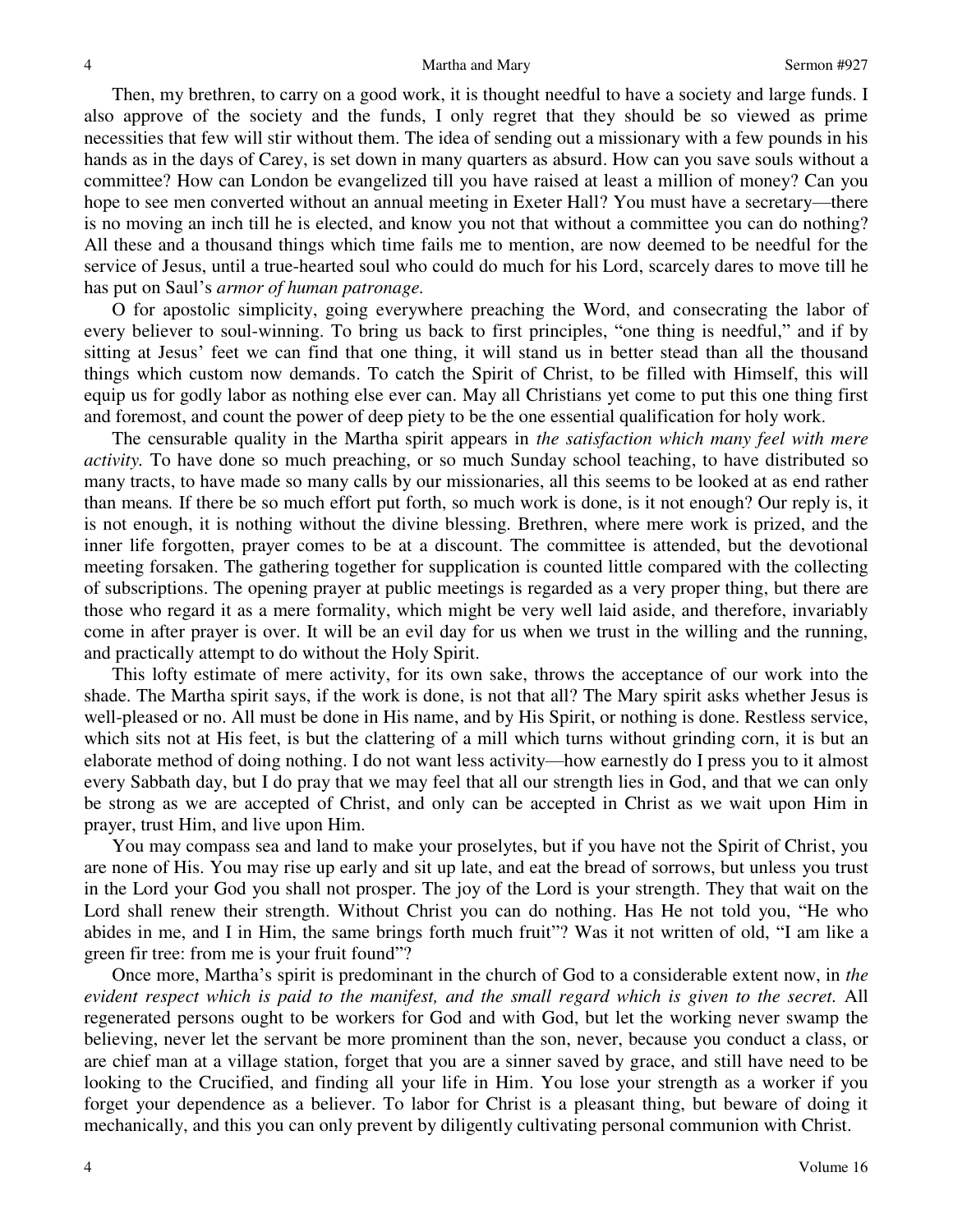My brother, it may be you will undertake so much service that your time will be occupied, and you will have no space for prayer and reading the Word. The half-hour in the morning for prayer will be cut short, and the time allotted for communion with God in the evening will be gradually entrenched upon by this engagement and the other occupation, and when this is the case I tremble for you. You are killing the steed by spurring it and denying it food, you are undermining your house by drawing out the stones from the foundation to pile them at the top. You are doing your soul serious mischief if you put the whole of your strength into that part of your life which is visible to men, and forget that portion of your life which is secret between you and your God.

To gather up all in one, I fear there is a great deal among us of religious activity of a very inferior sort, it concerns itself with the external of service, it worries itself with merely human efforts, and it attempts in its own strength to achieve divine results. The real working which God will accept is that which goes hand in hand with a patient waiting upon Christ, with heart searching, with supplication, with communion, with a childlike dependence upon Jesus, with a firm adhesion to His truth, with an intense love to His person, and an abiding in Him at all seasons, may we have more of such things. Martha's spirit, though excellent in itself so far as it goes, must not overshadow Mary's quiet, deepseated piety, or evil will come of it.

**II.** Secondly, we observe that THE MARTHA SPIRIT INJURES TRUE SERVICE.

Service may be true, and yet somewhat marred upon the wheel. Give your attention not so much to what I say, as to the bearing of it upon yourselves. It may be that you will find, as we speak, that you have been verily guilty touching these things. The Martha spirit *brings the least welcome offering to Christ.* It is welcome, but it is the least welcome. Our Lord Jesus when on earth was more satisfied by conversing to a poor Samaritan woman than He would have been by the best meat and drink. In carrying on His spiritual work He had meat to eat that His disciples knew not of. Evermore His spiritual nature was predominant over His physical nature, and those persons who brought Him spiritual gifts brought Him the gifts which He preferred. Here then was Martha's dish of well-cooked meat, but there was Mary's gift of a humble obedient heart; here was Martha decking the table, but there was Mary submitting her judgment to the Lord, and looking up with wondering eyes as she heard His matchless speech. Mary was bringing to Jesus the better offering. With Martha, He would in His condescension be pleased, but in Mary He found satisfaction. Martha's service He accepted benevolently, but Mary's worship He accepted with complacency.

Now, brethren and sisters, all that you can give to Christ in any shape or form will not be so dear to Him as the offering of your fervent love, the clinging of your humble faith, the reverence of your adoring souls. Do not, I pray you, neglect the spiritual for the sake of the external, or else you will be throwing away gold to gather to yourself iron, you will be pulling down the palaces of marble that you may build for yourselves hovels of clay.

Martha's spirit has this mischief about it also, that *it brings self too much to remembrance.* We would not severely judge Martha, but we conceive that in some measure she aimed at making the service a credit to herself as the mistress of the house, at any rate, self came up when she began to grow weary, and complained that she was left to serve alone. *We* also want our work to show well as *our* work, we like those who see it to commend it, and if none commend it we feel that we are hardly done by, and are left to work alone. Now, to the extent in which I think of myself in my service I spoil it. Self must sink, and Christ be all in all. John the Baptist's saying must be our motto, "He must increase, I must decrease," for Jesus' shoe-latchet we are not worthy to unloose. Too much work and too little fellowship will always bring self into prominence. Self must be prayed down, and fellowship with Jesus must keep it down.

Martha seemed to fancy *that what she was doing was needful for Christ.* She was cumbered about much serving because she thought it necessary that there should be a noble entertainment for the Lord. We are all too apt to think that Jesus wants our work, and that He cannot do without us. The preacher inquires what would become of the church if he were removed! the deacon is suspicious that if he were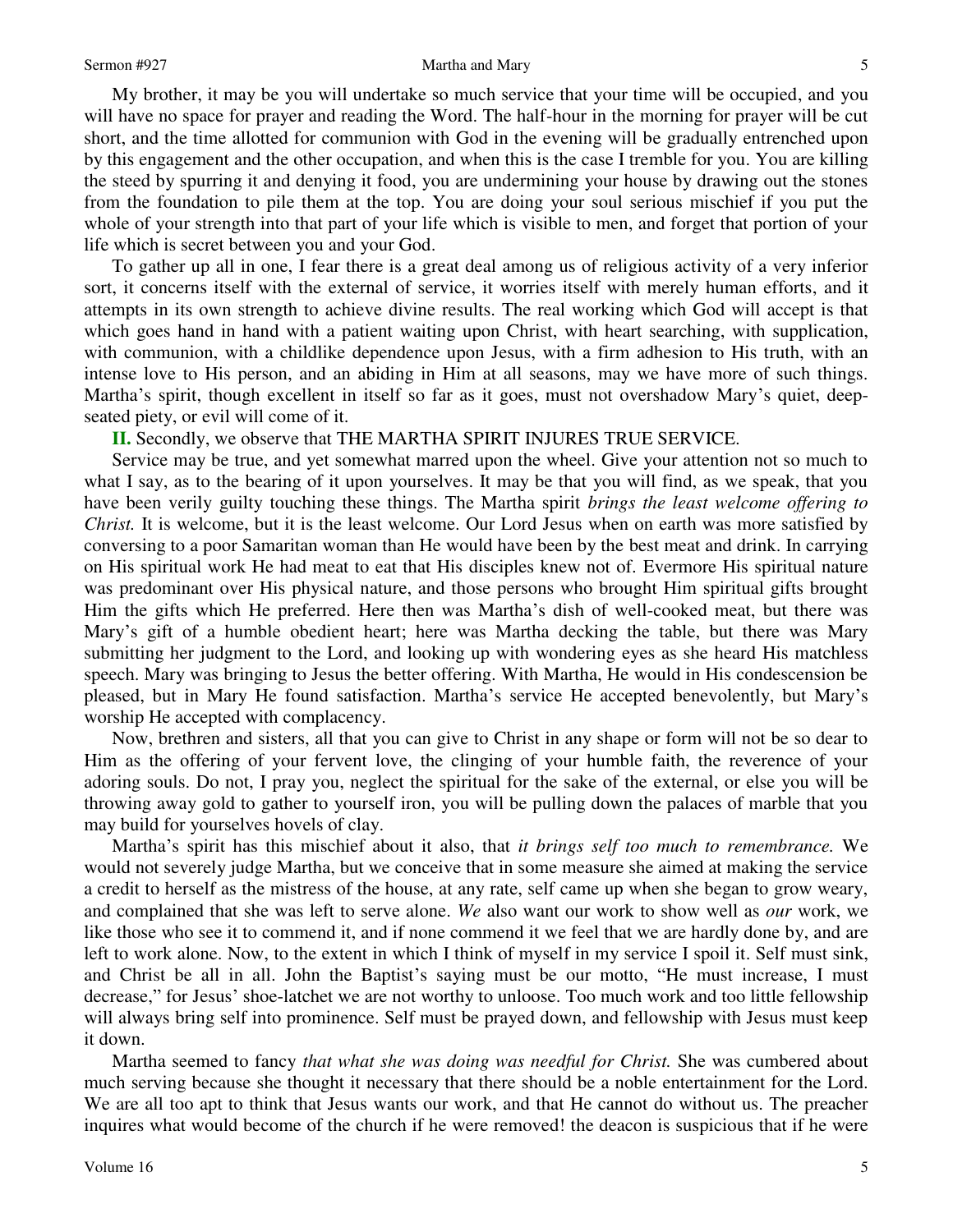taken away there would be a great gap left in the executive of the church, the teacher of a class feels that those children would never be converted, Christ would miss of the travail of His soul but for him. Ah, but a fly on St. Paul's Cathedral might as well imagine that all the traffic at his feet was regulated by his presence, and would cease should he remove. I love you to think that Christ will do much work by you, and to attach as much weight as you can to your responsibilities, but as to Jesus needing us—the thing is preposterous. Mary is much wiser when she feels, "He desires me to receive His words, and yield Him my love. I would gladly give Him meat, but He will see to that, He is the Master of all things, and can do without me or Martha. I need Him far more than He can need me."

We spoil our service when we overestimate its importance, for this leads us into loftiness and pride. Martha, under the influence of this high temper, came to complain of her sister, and to complain of her Lord too, as if He were excusing her idleness. "Do you not care that my sister has left me to serve alone?" How it spoils what we do for Christ when we go about it with a haughty spirit, when we feel, "I can do this, and it is grand to do that, am not I somewhat better than others? Must not my Master think well of me?" The humble worker wins the day. God accepts the man who feels his nothingness, and out of the depths cries to Him, but the great ones He will put down from their seat, and send the rich ones empty away. Activity, if not balanced by devotion, tends to puff us up, and so to prevent acceptance with God.

Martha also fell into *an unbelieving vexation.* Her idea of what was necessary to be done was so great that she found she could not attain to it. There must be this side dish, and there must be that principal joint, there must be this meat and that wine, it must be cooked just so many minutes, this must be done to a turn, and so on, and so on, and so on, and so on, and now time flies, she fears yonder guest has been slighted, that servant is not back from the market, many things go wrong when you are most anxious to have them right. You good housewives, who may have had large parties to prepare for, know what these cares mean, I dare say, and something of the sort troubled Martha, so that she became fretful and unbelieving. She had a work to do beyond her strength as she thought, and her faith failed her, and her unbelief went petulantly to complain to her Lord.

Have we never erred in the same way? We must have that Sunday school excellently conducted, that morning prayer meeting must be improved, that Bible class must be revived, our morning sermon must be a telling one, and so on! The preacher here speaks of himself, for he sometimes feels that there is too much responsibility laid upon his shoulders, and he is very apt in reviewing his great field of labor to grow desponding in spirit. But when the preacher confessed that he spoke of himself, he only did so because he represents his fellow workers, and you also grow faint and doubtful. Alas! in such a case, the enjoyment of service evaporates, the fretfulness which pines over details spoils the whole, and the worker becomes a mere drudge and scullion instead of an angel who does God's commandments, hearkening unto the voice of His Word. Instead of glowing and burning like seraphs, our chariot wheels are taken off by our anxiety, and we drag heavily. Faith it is that secures acceptance, but when unbelief comes in, the work falls flat to the ground.

At such times when the man or the church shall become subject to the Martha spirit, *the voluntary principle falls a little into disrepute.* I believe the voluntary principle is the worst thing in all the world to work where there is no grace, but where there is grace it is the one principle that God accepts. Now, Martha would have Mary *made* to serve Christ. What right has she to be sitting down there? whether she likes it or not she must get up and wait like her sister. Martha's voluntary desire to do much, leads her to think that Mary, if she has not quite such a voluntary love for the work must be driven to it, must have a sharp word from Christ about it.

So it is with us. We are so willing to contribute to the Lord's work, that we wish we had ten thousand times as much to give. Our heart is warm within us, and we feel we would make no reserve, and then are so grieved with others because they give so very little, we wish we could compel them to give. And so we would put their cankered money into the same treasury with the bright freewill offerings of the saints, as if the Lord would receive such beggarly pittances squeezed out by force in the

Volume 16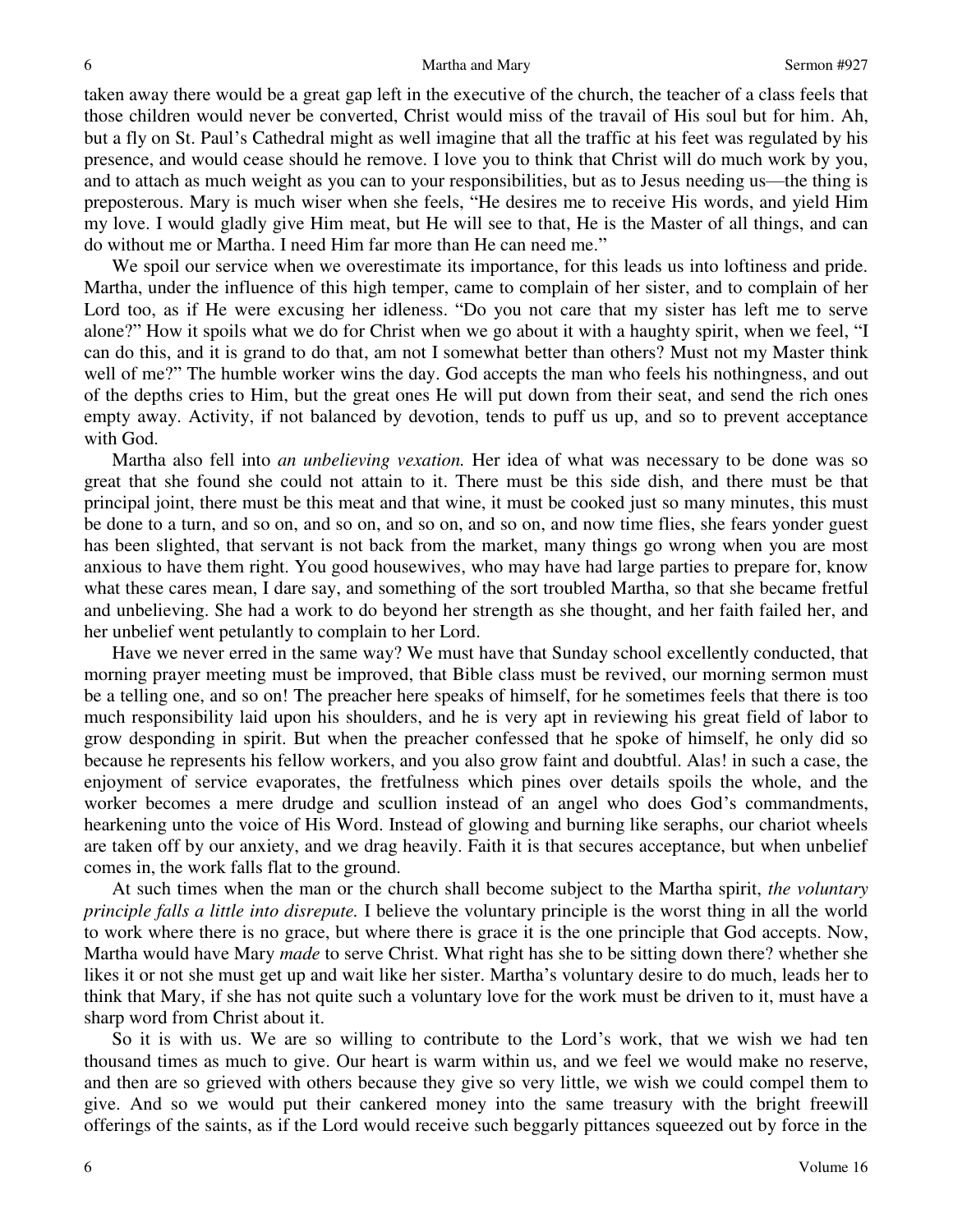same manner as He accepts the voluntary gifts of His people. It were wiser if we left those unwilling contributions to rust in the pockets of their owners, for in the long run I believe they do not help the cause, only that which is given out of a generous spirit, and out of love to Christ, will come up accepted before Him. Too readily do we get away from the free spirit when we get away from the right spirit. The fact is, the Martha spirit spoils all, because it gets us away from the inner soul of service, as I have said before, to the mere husks of service, we cease to do work as to the Lord, we labor too much for the service's sake, the main thing in our minds is the service, and not the Master, we are cumbered, and He is forgotten.

Thus have I indicated as briefly as I could, some of the weaknesses of the Martha spirit.

**III.** Now for THE MARY SPIRIT.

I have to show you that it is capable of producing the noblest form of consecration to Christ. Its noblest results will not come just yet. Martha's fruits ripen very quickly, Mary's take time. When Lazarus was dead, you will remember Martha ran to meet Christ, but Mary sat still in the house; Martha wanted her own time, Mary could take Christ's time. So after a while, just before our Lord's death, we find that Mary did a grand action, she did what Martha never thought of doing, she brought forth a box of precious ointment and poured it on the Lord's head, and anointed Him with ointment. While she was sitting at Christ's feet, she was forming and filling the springs of action.

You are not losing time while you are feeding the soul. While by contemplation you are getting purpose strengthened and motive purified, you are rightly using time. When the man becomes intense, when he gets within him principles vital, fervent, energetic, then when the season for work comes he will work with a power and a result which empty people can never attain however busy they may be. If the stream flows at once, as soon as ever there is a shower, it must be little better than a trickling rivulet, but if the current stream is dammed up, so that for a while nothing pours down the river bed, you will in due time, when the waters have gathered strength, witness a torrent before which nothing can stand.

Mary was filling up the fountainhead, she was listening and learning, feeding, edifying, loving, and growing strong. The engine of her soul was getting its steam ready, and when all was right her action was prompt and forcible. Meanwhile, *the manner of her action was being refined*. Martha's actions were good, but, if I may use the word, they were commonplace, she must make a great feed for the Lord Jesus, just as for any earthly friend, the spiritual nature of Christ she had forgotten, she was providing nothing for it, but Mary's estimate of Christ was of a truer order, she looked at Him as a priest, she viewed Him as a prophet, she adored Him as a king, and she had heard Him speak about dying, and had listened to His testimony about suffering, and dimly guessing what it meant, she prepared the precious spikenard that ere the dying should come she might anoint Him. The woman's deed was full of meaning and of instruction, it was indeed an embodied poem, the odor that filled the house was the perfume of love and elevated thought. She became refined in her actions by the process of musing and learning. Those who think not, who meditate not, who commune not with Christ, will do commonplace things very well, but they will never rise to the majesty of a spiritual conception, or carry out a heart suggested work for Christ.

That sitting of Mary was also *creating originality of act.* I tried two Sabbaths ago to enforce upon you the duty of originality of service as the right thing, that as we wandered everyone in his own way we should each serve God in his own way, according to our peculiar adaptation and circumstances. Now this blessed woman did so. Martha is in a hurry to be doing something—she does what any other admirer of Jesus would do, she prepares meat and a festival, but Mary does what but one or two besides herself would think of, she anoints Him, and is honored in the deed. She struck out a spark of light from herself as her own thought, and she cherished that spark till it became a flaming act. I would that in the church of God we had many sisters at Jesus' feet who at last would start up under an inspiration and say, "I have thought of something that will bring glory to God which the church has not heard of before, and this will I put into practice, that there may be a fresh gem in my Redeemer's crown."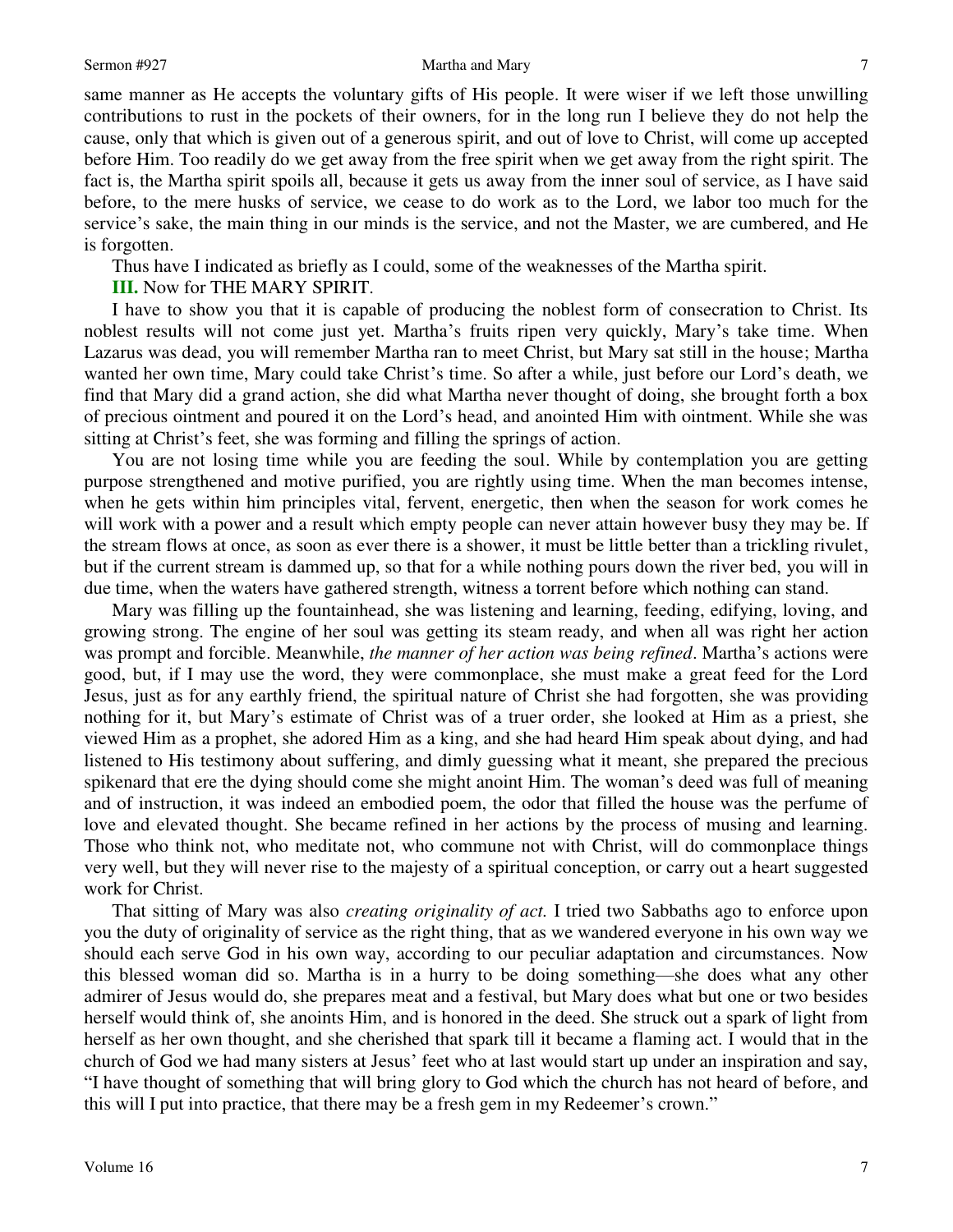This sitting at the Master's feet guaranteed *the real spirituality of what she did.* Did you notice when I read what the Master said concerning the pouring of the ointment upon Him, "She *has kept* this for my burial"? He praised her for keeping it, as well as for giving it, I suppose that for months she had set apart that particular ointment, and held it in reserve. Much of the sweetest aroma of a holy work lies in its being thought over and brought out with deliberation. There are works to be done at once and straightway, but there are some other works to be weighed and considered. What shall I do my Savior to praise? There is a cherished scheme, there is a plan, the details of which shall be prayed out, and every single part of it sculptured in the imagination and realized in the heart, and then the soul shall wait, delighting herself in prospect of the deed, until the dear purpose may be translated into fact. It is well to wait, expectantly saying, "Yes, the set time will come, I shall be able to do the deed, I shall not go down to my grave altogether without having been serviceable, it is not yet the time, it is not yet the appropriate season, and I am not quite ready for it myself, but I will add grace to grace and virtue to virtue, and I will add self-denial to self-denial, till I am fit to accomplish the one chosen work."

So the Savior praised Mary that she had kept this, kept it till the fit moment came before His burial, and then, but not till then, she had poured out and revealed her love. Ay, it is not your thoughtless service, performed while your souls are half asleep, it is that which you do for Christ with eyes that overflow, with hearts that swell with emotion, it is this that Jesus accepts. May we have more of such service, as we shall have if we have more of sitting at His feet. Christ accepted her, He said she had chosen the good part which should not be taken from her, and if our work be spiritual, intense, fervent, thoughtful, if it spring out of fellowship, if it is the outgushing of deep principles, of inward beliefs, of solemn gratitude, then our piety shall never be taken from us, it will be an enduring thing, and not like the mere activities of Martha, things that come and go.

I have thus wrought out my text. I shall utter but two or three words upon the general applications of it. I shall apply it to three or four things very briefly.

Brethren, I believe in our Nonconformity, I believe if ever England wanted Nonconformists it is now, but there is a tendency to make Nonconformity become a thing of externals, dealing with state and church and politics. The political relations of Nonconformists, I believe in their value, I would not have a man less earnest upon them, but I am always fearful lest we should forget that Nonconformity is nothing if it be not spiritual, and that the moment we, as Dissenters, become merely political or formal, it is all over with us.

Our strength is at the Master's feet, and I am afraid for our Nonconformity if it lives elsewhere. I mark so much conformity to the world, so much laxity of rule, so much love of novel opinions, that I tremble. I would we could go back to Puritanism. We are getting too lax, there is too much worldliness and carnality among us. There is little fear of our being censured, even by the world, for being too particular, I am afraid we are too much like the world for the world to hate us. As I pray that Nonconformity may always prevail in England, so I earnestly pray that she may stand because she abides near to Christ, holds His truth, prizes His Word, and lives upon Himself.

Now the like is true of *missions*. Apply the principle there. God bless missions, our prayer goes up for them as warmly as for our soul's salvation. When shall the utmost ends of the earth behold the salvation of our God! But the strength of missions must lie not so much in arrangements, in committees, in money, in men, as in waiting upon the Christ of God. We shall not do any more with a hundred thousand pounds, than with a single thousand, unless we get more grace, we shall not have more souls won with fifty missionaries than with five, unless we get ten times the amount of power from the right hand of the Most High. The waking up in missions needs to begin in our prayer meetings, and in our churches, in our personal wrestlings with God for the conversion of the heathen must lie the main strength of the workers that go out to do the deed. Let us remember this, Mary shall yet pour the box of ointment upon the head of the Anointed, Martha cannot do it.

The same thing is true in *revivals*. Persons will talk about getting up a revival—of all things I do believe one of the most detestable of transactions. "If you want a revival of religion," it is said, "you